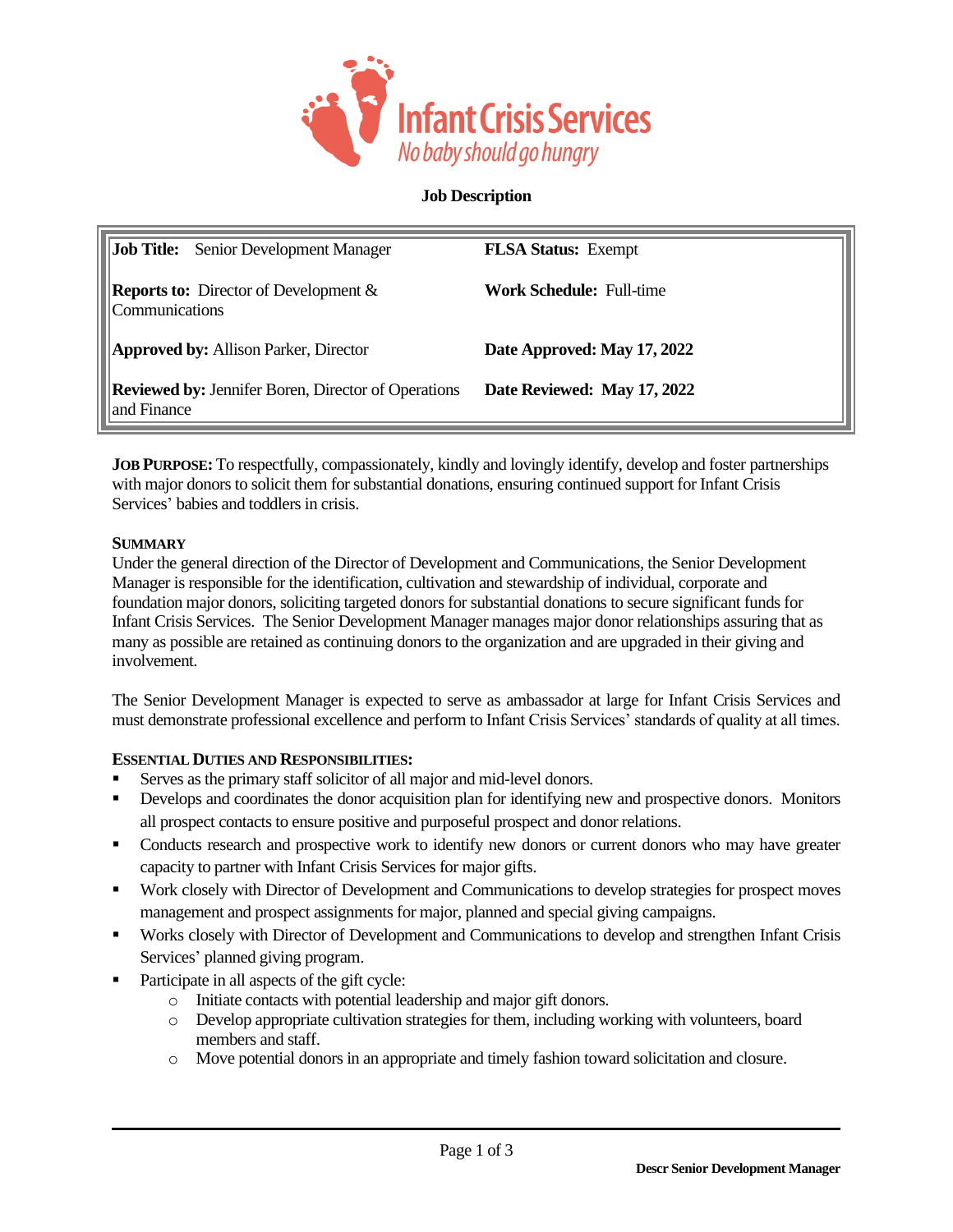- o Make solicitations when appropriate (solicits gifts consistent with each donor's readiness and interest).
- o Maintain stewardship contacts with donors; adhere to the highest ethical standards; demonstrate empathetic disposition, and perseverance; reflect optimistic and positive attitude, and convey sensitivity to needs of the donors.
- Recognizes donors in a manner consistent with agency policy and the donor's request.
- Maintains ongoing relationships with donors in-person or via phone, mail, and e-mail in order to continue cultivation of their interest in the agency. In many cases, the process includes taking the potential donor to lunch, allowing him or her to meet with members on the board of directors, and demonstrating to the person why the company would benefit from their donation. Some of this job can take place in an office, such as sending emails and making phone calls to potential donors, but it also involves traveling to meet with target donors.
- Coordinates efforts to track and re-engage lapsed major donors and prospects.
- Identifies and creates event opportunities that support donor recognition and donor cultivation.
- Works collaboratively and strategically with the Executive Director and Director of Development and Communications regarding donor development activities, providing them with accurate and current information about donor engagement, cultivation, and solicitation activities.
- Works collaboratively with and in support of volunteers, board and staff to cultivate and solicit donors.
- Collects and provides summaries as requested for all major gift activities, planned giving or special campaigns.
- Models the agency's core values of respect, compassion, kindness and love in all activities and interactions. Ensures that all donor development activities support the mission, vision and brand of Infant Crisis Services.
- Other related duties may be directed by the Director of Development and Communications or designee.

Supervisory Responsibilities None

Education and/or Experience

Bachelor's degree with at least five (5) years of demonstrated success in development and fundraising or equivalent combination of education and experience.

Skills And Abilities Required

- Mission-oriented and willing to apply Infant Crisis Services' standards and beliefs to the performance of job duties, adhering to Infant Crisis Services core values of respect, compassion, kindness and love.
- Must be a highly energetic professional with a track record of building donor relationships.
- Excellent oral, written and interpersonal communication skills.
- Ability to understand the needs and interests of leadership and major gift donors in order to develop relationships between them and the organization
- Successful experience in making cold calls as well as developing cultivation and solicitation strategies.
- Excellent organization and prioritization skills. Must be able to manage multiple projects simultaneously.
- Must display a high level of initiative, effort and commitment toward completing assignments efficiently.
- Ability to work with minimum supervision and demonstrate attention to detail.
- Must have a high level of integrity to handle sensitive and confidential agency, client, donor, and employee information and situations.
- Demonstrated competence in serving a culturally diverse population. Demonstrated ability to work collaboratively with a diverse workforce.
- Must be able to maintain a professional, customer service-oriented attitude at all times.